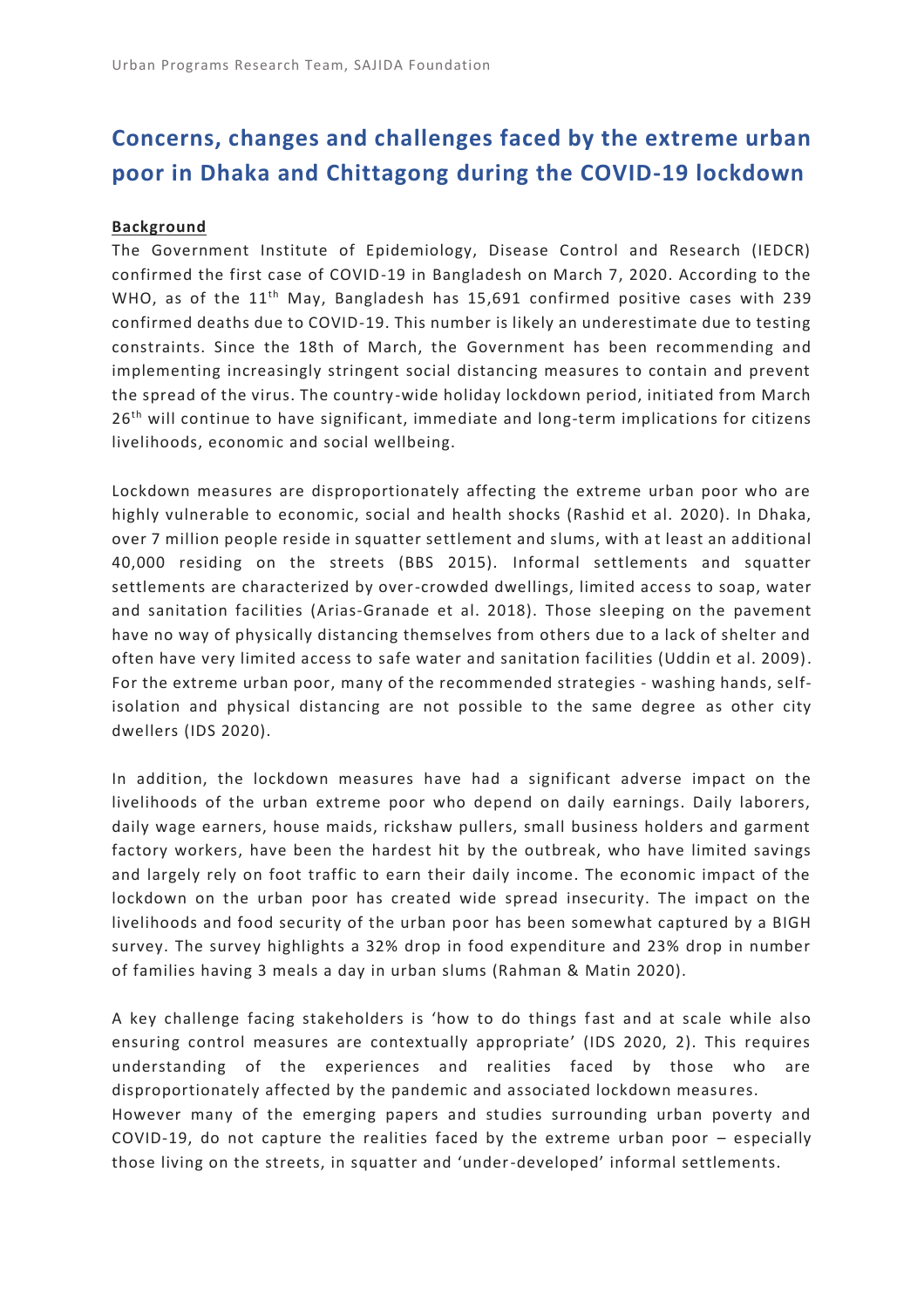The Amrao Manush (we are people too) project aims to improve the lives and livelihoods of pavement, squatter and 'under-developed' slum dwellers. Since 2008, the project has reached over 21,000 persons across seven pavement dweller centers (PDC's) in Dhaka and Chittagong.

SAJIDA Foundation's urban poverty team conducted a rapid response survey in order to understand the impact of COVID-19 in order to inform their programming and practice. The survey explored changes in living location, food security, income and employment, violence experienced as well as health status, key concerns and plans post lockdown. As such, the survey provides a rare insight into the live realities of city dwellers who experience extreme economic and social marginality and who are typically excluded from conversations surrounding urban poverty.

The survey was conducted by 18 Amrao Manush staff via mobile from 19th – 26th April, 2020. The findings presented also include the perceptions and observations from these staff members who debriefed with the lead researcher in three focus group discussions.

#### **Methods**

There were a total of 572 participants in the survey, 17.5% male and 82.5% female. Survey participants were service users of the Amrao Manush program with a recorded phone number. The project has lists of approximately 2400 phone numbers of active service users. The survey aimed to capture a wide range of participants who access services, including a range of ages, genders and living locations (pavement, squatter and slum). Amrao Manush service users are typically women and children, who access the service for shelter, daycare, advocacy, livelihoods and health support services.

#### **Findings**

#### **The urban poor are highly diverse**

The urban population is diverse. The urban poor do not only live in slums, but also temporary shelters on the pavements, in railway and bus stations, on the pavements, in parks and under bridges. This group is both highly visible and yet largely ignored by the public, NGO's and government. Within this survey, participants 'usually' lived in a range of locations – including pavements, pavement dweller centers and squatter shelters (33%) and 'under-developed' slums (67%).

The survey found that 70% of participants lived in a 'household' of 5 -7 persons, well above the national average. The large household size had key implications for food distributions. Food distribution packages were typically portioned for a four person household – which meant that a 'monthly' food package only lasted two -three weeks for households.

Very few participants in this survey reported they had migrated to rural areas (1.6%). Most participants had stayed in their typical sleeping location (80.6%) whilst a small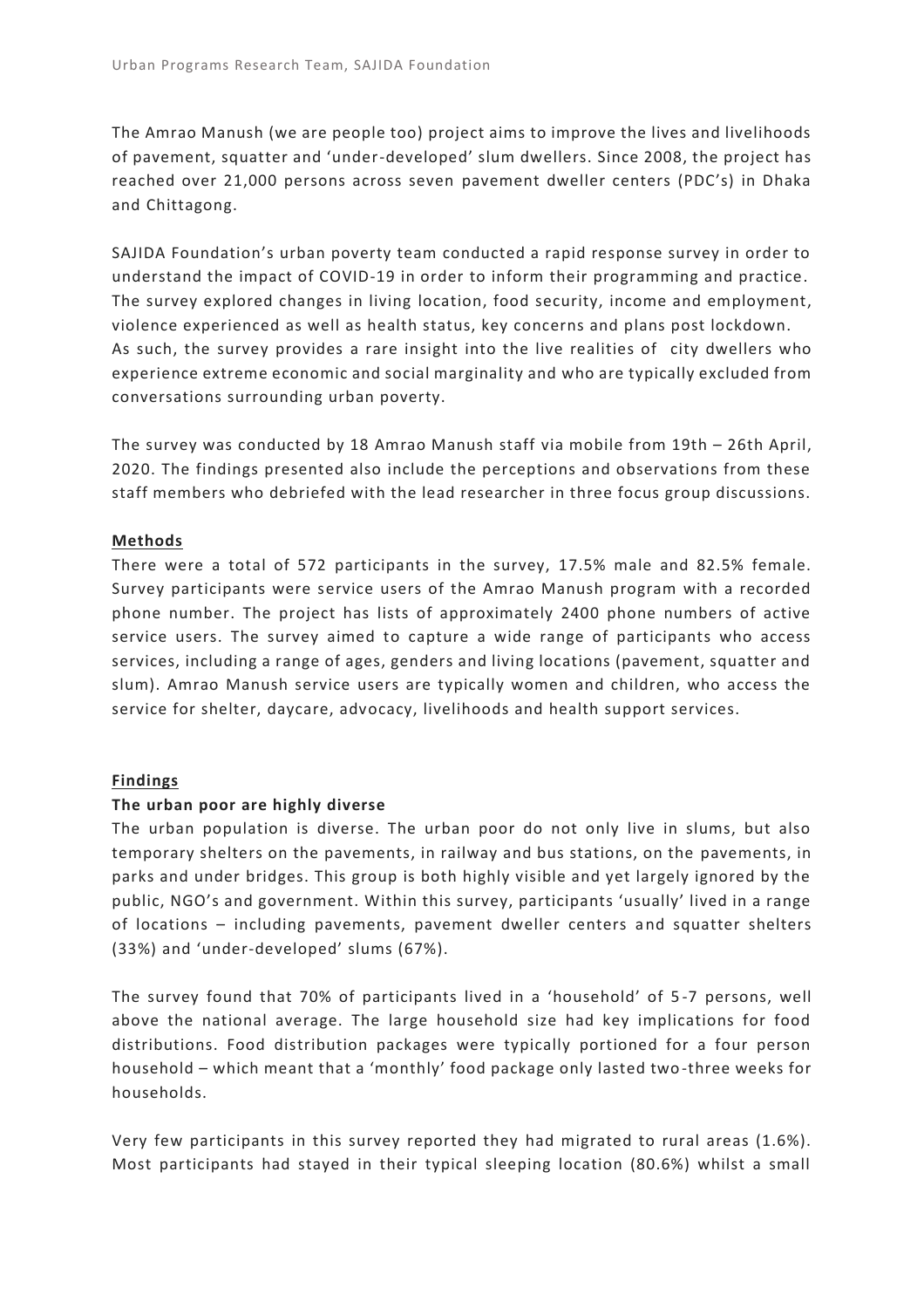number (17.8%) had shifted within the city. Discussions with staff revealed that participants movements in city were often due to slum and pavement evictions. In addition 19 participants had moved from the Shadarghat pavement dweller center, which had closed shelter services due to the risk of COVID transmission. Furthermore, the majority of participants had plans to stay in the city ( 97.7%) post lockdown. Reasons provided included 'having no where else to go' and 'better earning opportunities in city' as well as 'inability to stay in village' (due to social, economic and land -related causes).

## **High rates of unemployment and dramatic decrease in daily earnings**

Before lockdown 87% of participants earnt more than 100 taka per day, whilst after lockdown 95% of participants were earning less than 100 taka per day. Men were likely to report that they were still working (18%) than women (11%). Several people discussed changing their livelihood strategy (eg. to rickshaw pulling, starting a small business or begging) in an attempt to continue earning an income. It appeared that some house maids and small business/hawkers were the most likely to have retained employment.

## **Rising food insecurity and poor access to food distributions**

Food security of participants had been dramatically impacted due to lockdown. Before lockdown 73% of participants ate three or more meals a day, whilst after lock down 94% of participants ate less than three meals a day. When asked how confident people were in eating at least one meal tomorrow, only half (56%) 'somewhat' confident, whilst 14% believed they would not eat tomorrow.

Interestingly, squatter and pavement dwellers (35%) were more likely to be confident of obtaining food than slum dwellers (27%). Conversations with staff who conducted the survey confirmed this finding. The survey suggests that slum dwellers are finding it more difficult to access food distributions due to distance from distribution centers and being 'kept inside' slums by the police. In comparison, pavement and squatter dwellers are more mobile, are able to arrive at distributions early in the morning, and may occasionally receive distributions at night by locals.

The survey revealed the generosity of local city dwellers towards the extreme poor. 27% of participants had received a cooked meal from a fellow city dweller, whilst 66% said they received a dry food package from a NGO or local person. However, most people had only received one food package (73.3% reported they had received between 1-10kg rice), whilst 13.8% reported they had not received a food package.

Discussions with staff revealed that many people had reported they had been put 'on the lists' of ward distributions however only some had received a package. There were several reasons discussed by participants, including difficulties leaving their slum, being registered to vote outside of the ward (often in a village area) and thus being refused a package or being told that the food distribution was 'finished' when they arrived.

#### **Increasing police and family violence**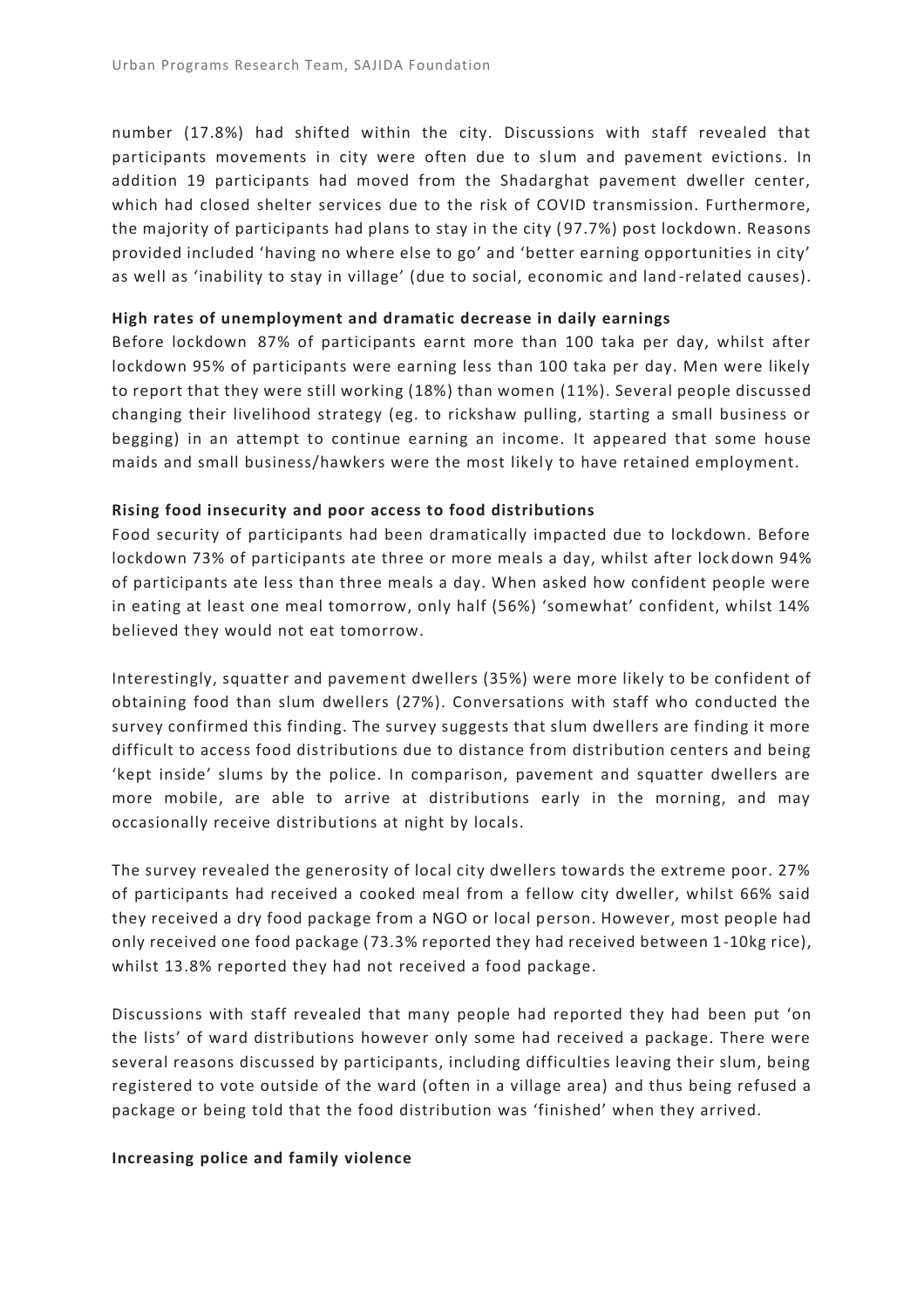55% of participants reported an increase in violence since lockdown. The 10% of people who reported a 'decrease' in violence during lockdown typically were not leaving their shelter. When participants were asked who was perpetrating this increased violence, participants cited the police (70%). Staff discussed that whilst there were some positive examples of police attempting to explain the rationale behind lockdown to participants, there were also many instances of increased beating people and their belongings during lockdown in an attempt to 'move them' in direct response to them engaging in livelihoods on the street.

Survey findings also suggest that family violence is increasing, with participants discussing economic, health and spatial stressors as contributing to the violence. 51% of participants said that the perpetrator of increased violence was their spouse, and another 29% discussed other family members. One staff member discussed a woman who was so afraid of 'being tortured' by her husband if she was unable to cook him food, that she was only eating a meal once every 1-2 days in order to prevent violence. In addition, 26% of participants reported experiencing health and 'COVID' related verbal and physical harassment in the last two weeks- often perpetrated by the general public.

## **Access to Mobile Banking**

The majority (63%) of participants did not have immediate access to mobile banking. Access to mobile banking was lower amongst those who lived in pavement/squatter and PDC as compared to those living in slum settlements. However it appears that participants are willing and able to obtain mobile phone banking services. Discussions with the staff revealed that asking participants about mobile banking services resulted in several participants anticipating cash transfers. One staff member discussed, "Many people did not have a [mobile banking] account, but they assured me that they could open one if they needed it. I had several families call me later in the evening telling me that they had already opened an account."

#### **Fear and stigma surrounding COVID**

91% of participants were worried about contracting COVID. This was the third most pressing concern of participants, closely following food and unemployment/no income discussed by 95% and 91%. Staff discussed participants discussing watching the news at cha stalls. Staff report that, 'people are really worried about getting COVID. They see USA and Italy and wonder how Bangladesh can cope… they are saying that we will die first because we live in such densely populated slums. Will we be sacrificed for Bangladesh?'

#### **Discussion**

This survey provides an insight into the changes, challenges and concerns of the extreme urban poor in Bangladesh during the lockdown. Whilst many participants are attempting to engage in strategies to cope and adapt to this lockdown, the survey reveals a high degree of food insecurity, unemployment, violence and fear amongst the extreme urban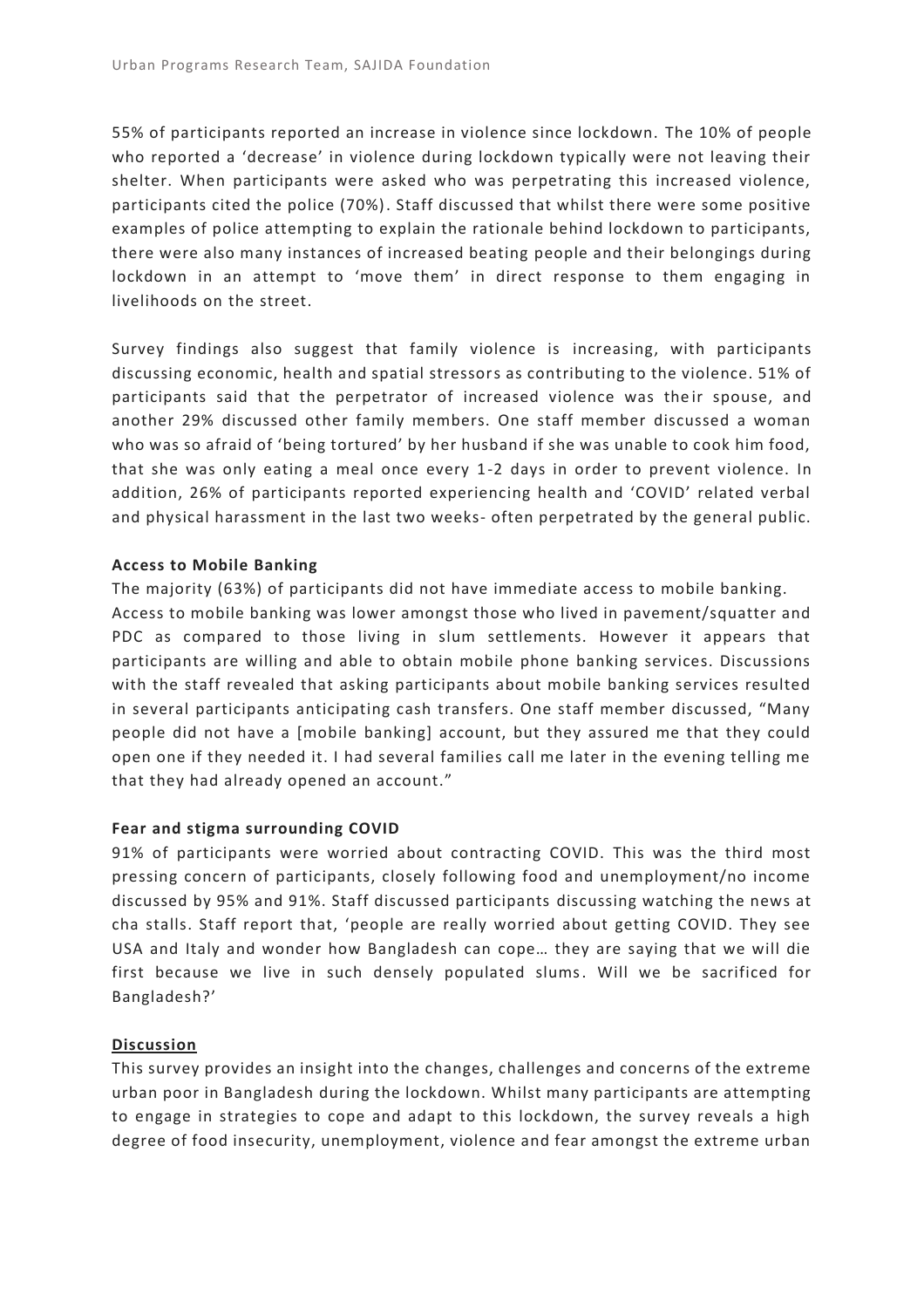poor population in Dhaka and Chittagong that are taking their economic, physical and emotional toll.

The majority of participants in this survey had not migrated to rural areas. Whilst mass urban-rural migration has occurred prior to lockdown, this research illustrates that there is an group of people who have chosen to remain in cities. These may be due to the perceived improved employment opportunities, as well as 'having no -where else to go' due to a lack of family, land or shelter in rural areas.

Dramatic rises in unemployment and food insecurity are key challenges faced by the urban poor. A loss of employment opportunities, difficulties in leaving slums and accessing local government food distributions are key issues faced by this population. Rising unemployment and limited income also means that many families may be unable to pay their water and rent bill at the end of the month, and which places them at risk of becoming homeless.

The majority of participants had experienced an increase in violence. This included from the police, family violence and the public. Family violence may be triggered from economic and health stressors, as well as living in cramped living spaces. Police and public violence is an everyday occurrence for pavement and squ atter dwellers before lockdown, and has only increased post lockdown as people attempt to live, access food and water in a highly difficult context. In addition, the reported increase in 'health and corona virus related harassment' may be arising from the perception of this population as being vectors of disease as a result of their living situation.

This research re-iterates the urgent need to address the issue of inadequate and unsafe shelter and inaccessibility of health services for the urban poor. Co-ordinated food distributions by local government, NGO's and other informal food distributions in conjunction with cash transfers are urgently required to prevent starvation and ensure the urban poor can remain housed and access water and sanitation facilities. Given the low percentage of the extreme urban poor with immediate access to mobile banking services – care must be taken to ensure an inclusive approach to cash transfers to ensure the maximum coverage. Innovative and rapid solutions must be developed to ensure those who do not have mobile phones are included in distributions and future solutions where possible. Developing coordinated and clear public health messaging regarding the strategies to prevent COVID-19, key facts about the virus and where people can access health services are urgently required.

# **Key limitations**

The current survey has been implemented in a very short period of time. The survey only includes responses from Amrao Manush service users who currently have mobile access. As such the responses for this service may represent a slightly less vulnerable demographic. Participants are connected with the Amrao Manush project and have a level of social and economic capital that enables them to access a charged phone during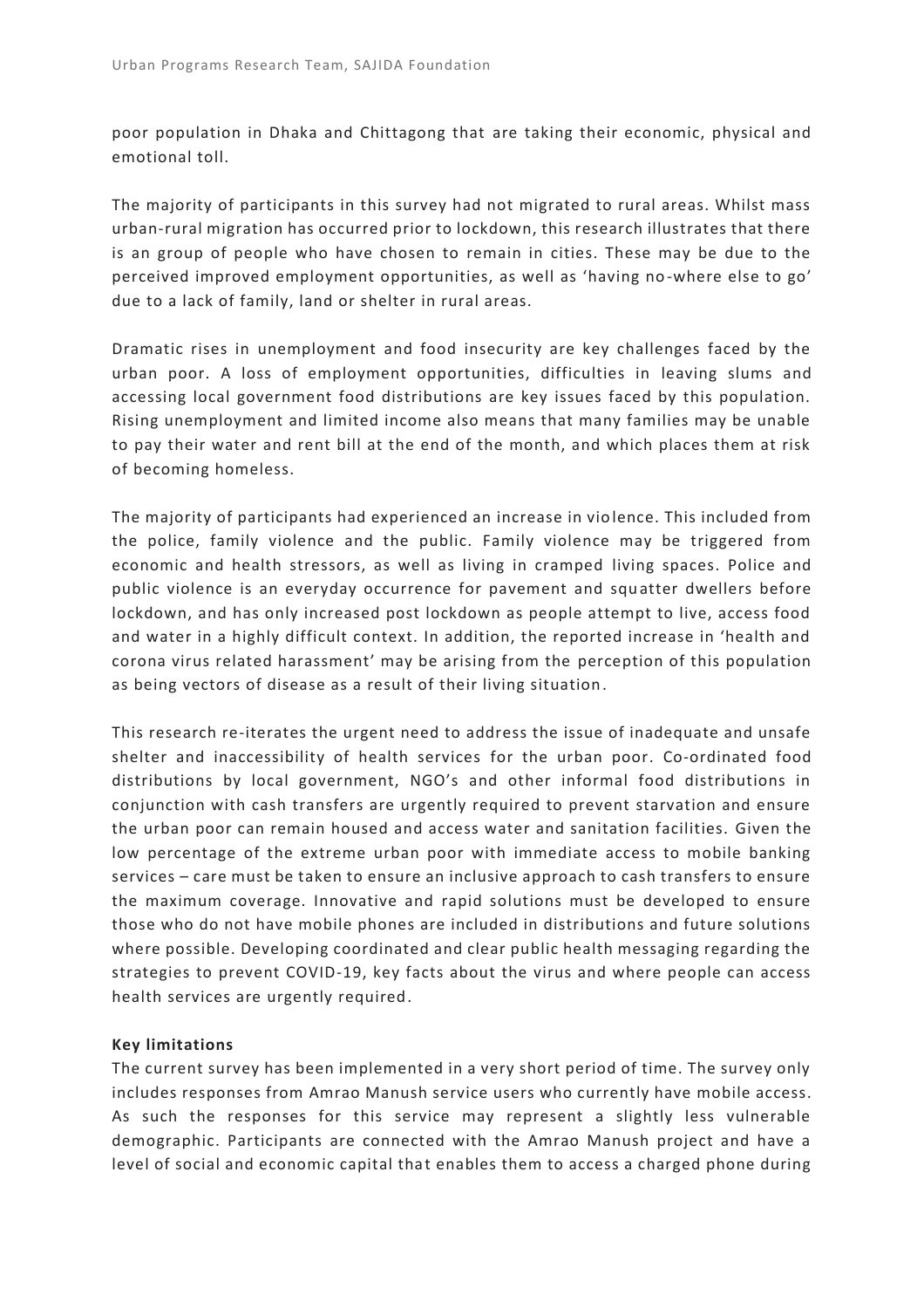lockdown. As such, survey findings can-not be generalized to represent the entirety of the need and vulnerability experienced by the urban extreme poor within Dhaka and Chittagong.

# **References**

Arias-Granade, Y, Haque, SS, Joseph, G, & Yanez-Pagans, M 2018, 'Water and Sanitation in Dhaka Slums: Access, Quality and Informality in Service Provision. Policy Research Working Paper – 8552', The World Bank, viewed 26<sup>th</sup> April, <http://documents.worldbank.org/curated/en/60751153433712 8809/pdf/WPS8552.pdf>.

Bangladesh Bureau of Statistics 2015, Census of Slum Areas and Floating Population 2014.

IDS 2020, Key considerations: COVID-19 in informal urban settlements, viewed 27th March 2020,

[<https://opendocs.ids.ac.uk/opendocs/bitstream/handle/20.500.12413/1](https://opendocs.ids.ac.uk/opendocs/bitstream/handle/20.500.12413/15185/SSHAP_COVID-19_Key_Considerations_Informal_Settlements_final.pdf?sequence=3&isAllowed=y) 5185/SSHAP\_ [COVID-](https://opendocs.ids.ac.uk/opendocs/bitstream/handle/20.500.12413/15185/SSHAP_COVID-19_Key_Considerations_Informal_Settlements_final.pdf?sequence=3&isAllowed=y)

[19\\_Key\\_Considerations\\_Informal\\_Settlements\\_final.pdf?sequence=3&isAllowed=y](https://opendocs.ids.ac.uk/opendocs/bitstream/handle/20.500.12413/15185/SSHAP_COVID-19_Key_Considerations_Informal_Settlements_final.pdf?sequence=3&isAllowed=y) >.

Rahman, Z & Matin, I 2020, Livelihoods, Coping, and Support during Covid -19 Crisis, BIGH.

Rashid, SR, Aktar, B, Farnaz, N, Alam, W, Ali,S, Mansoor, F, Mithu, IH, Ahmed, A & Awal, A 2020, IMPACT OF COVID-19: Lived Experiences of the Urban Poor in Slums during the Shutdown, JPGSPH BRAC University.

Uddin, MJ, Koehlmoos, TL, Ashraf, Al, Khan, AI, Saha, NC & Hossain, M 2009, 'Health needs and health-care-seeking behaviour of street-dwellers in Dhaka, Bangladesh', *Health Policy and Planning*, vol. 24, pp. 385–394.

SAJIDA Foundation Urban Programs Research Team

Dr. Shoshannah Williams Afwaza Dristy Ishtiaque Sikder Emon Saqeef Jameel Shahabuddin Aymana Khaleque Ayesha Ahmad Tania Ayesha Akter Fatema Mazumdar Jonaed Kabir Kamrunnahar Lawrence Dazel Mamum Al Rashid Md. Anis Ur Rahman Md Assim Md. Deloar Hossain Md. Farouk